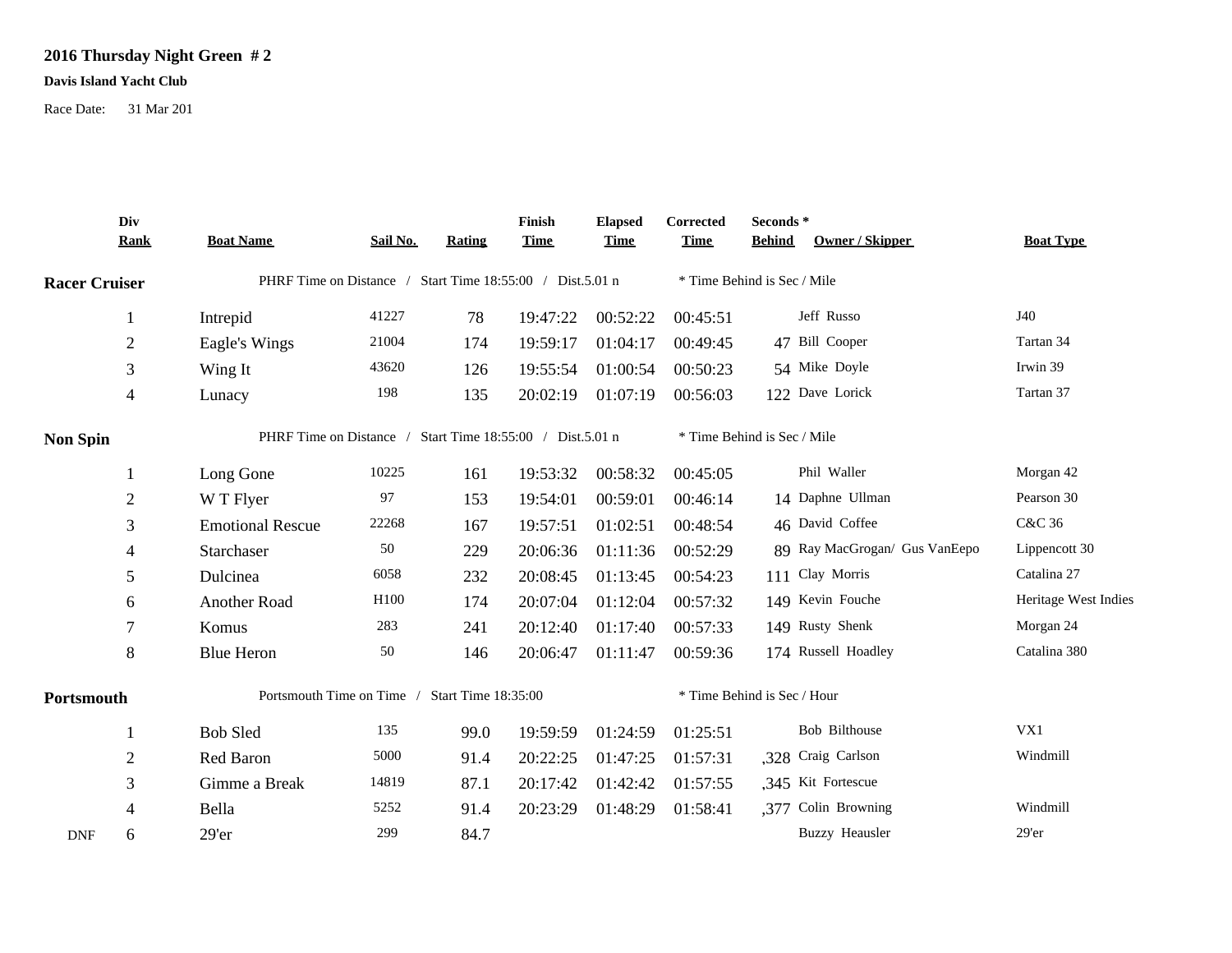| <b>Spin B</b> |                  | PHRF Time on Distance / Start Time 18:45:00 / Dist.7.33 n |             |     | * Time Behind is Sec / Mile |          |                             |                             |                    |  |  |
|---------------|------------------|-----------------------------------------------------------|-------------|-----|-----------------------------|----------|-----------------------------|-----------------------------|--------------------|--|--|
|               | -1               | Privateer                                                 | 282         | 132 | 20:12:50                    | 01:27:50 | 01:11:42                    | Chris Jones                 | S <sub>2</sub> 9.1 |  |  |
|               | $\boldsymbol{2}$ | Meltemi                                                   | 40787       | 132 | 20:13:50                    | 01:28:50 | 01:12:42                    | 8 Alex Korakis              | S <sub>2</sub> 9.1 |  |  |
|               | 3                | Mal de Mer                                                | 747         | 156 | 20:17:42                    | 01:32:42 | 01:13:39                    | 16 Richard Karran           | Wavelength 24      |  |  |
|               | 4                | Ruckus                                                    | 125         | 129 | 20:15:03                    | 01:30:03 | 01:14:17                    | 21 Tom DiGiacomo            | SR25               |  |  |
|               | 5                | Dr Bligh                                                  | 30          | 132 | 20:15:28                    | 01:30:28 | 01:14:20                    | 22 Mike Maher               | S <sub>2</sub> 9.1 |  |  |
| RAF           | $\tau$           | Whirligig                                                 | $82\,$      | 141 | 20:00:47                    |          |                             | Charlie Cushing             | Ulitimate 20       |  |  |
| ncA           |                  | Tenacity                                                  | 241         | 132 |                             |          |                             | Ken Hardy                   | Laser 28           |  |  |
| ncA           |                  | Junior                                                    | 41186       | 123 |                             |          |                             | Frank Selph Jr              | J27                |  |  |
| Melges 24     |                  | PHRF Time on Distance / Start Time 18:40:00 / Dist.7.33 n |             |     |                             |          | * Time Behind is Sec / Mile |                             |                    |  |  |
|               | $\mathbf{1}$     | Wicked Witch                                              | 719         | 75  | 20:02:11                    | 01:22:11 | 01:13:01                    | Joe Blouin                  | Melges 24          |  |  |
|               | $\boldsymbol{2}$ | Rogue                                                     | 457         | 75  | 20:02:29                    | 01:22:29 | 01:13:19                    | 2 Bob Kroetsch              | Melges 24          |  |  |
|               | 3                | Spawn                                                     | $\mathbf X$ | 35  | 19:57:51                    | 01:17:51 | 01:13:34                    | 5 Jeff Linton               | $Melges +++$       |  |  |
|               | $\overline{4}$   | <b>Hot Mess</b>                                           | 118         | 75  | 20:03:35                    | 01:23:35 | 01:14:25                    | 11 Rob Britts               | Melges 24          |  |  |
| <b>DNS</b>    | 6                | Firewater                                                 | 687         | 75  |                             |          |                             | George Haynie               | Melges 24          |  |  |
| J24           |                  | PHRF Time on Distance / Start Time 18:40:00 / Dist.7.33 n |             |     |                             |          |                             | * Time Behind is Sec / Mile |                    |  |  |
|               | $\mathbf{1}$     | Ragged Edge                                               | 154         | 171 | 20:13:51                    | 01:33:51 | 01:12:58                    | Dan Kresge                  | J24                |  |  |
|               | $\boldsymbol{2}$ | Long Shot                                                 | 2917        | 171 | 20:15:07                    | 01:35:07 | 01:14:14                    | 10 John Poulson             | J24                |  |  |
|               | $\mathfrak{Z}$   | Rabble Rouser                                             | 292         | 171 | 20:15:27                    | 01:35:27 | 01:14:34                    | 13 Scott MacGregor          | <b>J24</b>         |  |  |
|               | $\overline{4}$   | Kraken                                                    | 3203        | 171 | 20:18:45                    | 01:38:45 | 01:17:52                    | 40 Jeffrey Siewert          | J24                |  |  |
| Spin A        |                  | PHRF Time on Distance / Start Time 18:50:00 / Dist.7.33 n |             |     |                             |          |                             | * Time Behind is Sec / Mile |                    |  |  |
|               | 1                | No Limit                                                  | 39526       | 42  | 20:05:28                    | 01:15:28 | 01:10:20                    | Burns/Hobbs/ Zonnenberg     | Farr 395           |  |  |
|               | $\boldsymbol{2}$ | Rocket                                                    | 48          | 72  | 20:10:57                    | 01:20:57 | 01:12:09                    | 15 Tarry Grimsdale          | <b>J35</b>         |  |  |
|               | 3                | Mad Cow 2                                                 | 46453       | 57  | 20:10:06                    | 01:20:06 | 01:13:08                    | 23 Dave German/ Ed Ruark    | <b>B32</b>         |  |  |
|               | 4                | Hot Water                                                 | 42696       | 72  | 20:16:35                    | 01:26:35 | 01:17:47                    | 61 Jose Suarez Hoyos        | J35                |  |  |
|               | 5                | Kicks                                                     | 50          | 99  | 20:21:20                    | 01:31:20 | 01:19:14                    | 73 Peter Hartleb            | J92S               |  |  |
|               | 6                | Tampa Girl                                                | 83242       | 54  | 20:18:43                    | 01:28:43 | 01:22:07                    | 96 Bill Terry               | J120               |  |  |
|               | $\tau$           | Wired                                                     | 39511       | 42  | 20:23:39                    | 01:33:39 | 01:28:31                    | 149 Achilles/ Brooks        | Farr 395           |  |  |